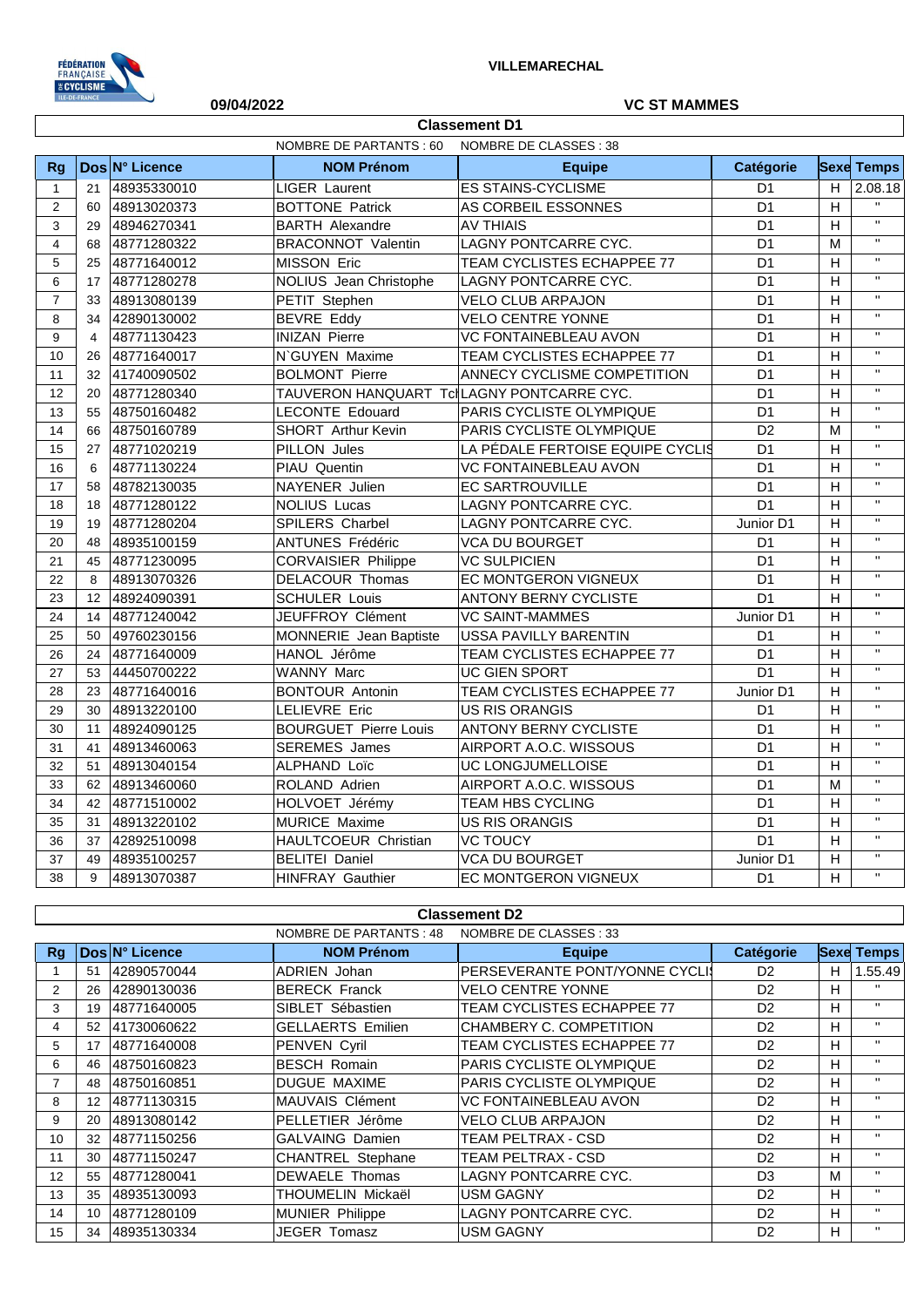| 16 | 11 | 48771130094  | <b>CHAUSSE Nicolas</b>    | <b>VC FONTAINEBLEAU AVON</b><br>D <sub>2</sub> |                | H  | $\mathbf{H}$ |
|----|----|--------------|---------------------------|------------------------------------------------|----------------|----|--------------|
| 17 | 21 | 48946010228  | SAO JOSE Christophe       | TEAM 94 CYCLING                                | D <sub>2</sub> | H  | $\mathbf{H}$ |
| 18 | 28 | 42890130029  | <b>LUCAS Rodolphe</b>     | VELO CENTRE YONNE                              | D <sub>2</sub> | H  | $\mathbf{H}$ |
| 19 | 45 | 48771210100  | <b>MARTINET Pascal</b>    | <b>CC PONTHIERRY PRINGY</b>                    | D <sub>2</sub> | H  | $\mathbf{H}$ |
| 20 | 33 | 48935050781  | <b>MOUASSA Brahim</b>     | <b>CM AUBERVILLIERS 93</b>                     | D <sub>2</sub> | H  | $\mathbf{H}$ |
| 21 | 6  | 48771240025  | JEUFFROY Michel           | VC SAINT-MAMMES                                | D <sub>2</sub> | H  | $\mathbf{H}$ |
| 22 | 25 | 48957140210  | <b>SANCHEZ Gilles</b>     | PARISIS A.C. 95                                | D <sub>2</sub> | H  | $\mathbf{H}$ |
| 23 | 42 | 48771230024  | <b>RENAUDIE Denis</b>     | <b>VC SULPICIEN</b>                            | D <sub>2</sub> | H  | $\mathbf{H}$ |
| 24 | 5  | 48771240026  | JEUFFROY Laurent          | VC SAINT-MAMMES                                | D <sub>2</sub> | H. | $\mathbf{H}$ |
| 25 | 54 | 48771630037  | DELAPLACE Ludovic         | TEAM ALLCYCLES VAL D'EUROPE                    | D <sub>2</sub> | M  | $\mathbf{H}$ |
| 26 | 37 | 44450830908  | <b>QUESNEL Kevin</b>      | <b>GUIDON CHALETTOIS</b>                       | D <sub>2</sub> | H  | $\mathbf{H}$ |
| 27 |    | 48913070148  | POISSON Emmanuel          | EC MONTGERON VIGNEUX                           | D <sub>2</sub> | H  | $\mathbf{H}$ |
| 28 | 36 | 144450830026 | POMMIER Jérôme            | <b>GUIDON CHALETTOIS</b>                       | D <sub>2</sub> | H  | $\mathbf{H}$ |
| 29 | 39 | 48771230013  | <b>GARCIA Juan Manuel</b> | <b>VC SULPICIEN</b>                            | D <sub>2</sub> | H  | $\mathbf{H}$ |
| 30 | 9  | 48771280282  | <b>GENDRON Nicolas</b>    | LAGNY PONTCARRE CYC.                           | D <sub>2</sub> | H. | $\mathbf{H}$ |
| 31 | 13 | 48957080555  | <b>GARNIER Philippe</b>   | ARGENTEUIL VAL DE SEINE 95                     | D <sub>2</sub> | H  | $\mathbf{H}$ |
| 32 | 31 | 48771150272  | DOUCET Christophe         | TEAM PELTRAX - CSD                             | D <sub>2</sub> | H  | $\mathbf{H}$ |
| 33 | 27 | 42890130033  | <b>CAILLOT Cyril</b>      | <b>VELO CENTRE YONNE</b>                       | D <sub>2</sub> | H  | $\mathbf{H}$ |

### **Classement D3**

|                |                 |                | <b>NOMBRE DE PARTANTS: 39</b> | NOMBRE DE CLASSES : 32                         |                     |   |                   |
|----------------|-----------------|----------------|-------------------------------|------------------------------------------------|---------------------|---|-------------------|
| <b>Rg</b>      |                 | Dos N° Licence | <b>NOM Prénom</b>             | <b>Equipe</b>                                  | <b>Catégorie</b>    |   | <b>Sexe Temps</b> |
| $\mathbf{1}$   | 39              | 48913260114    | <b>CHARTRAIN Renaud</b>       | <b>AC ORSAY</b>                                | D <sub>3</sub>      | м | 2.02.57           |
| 2              | 10 <sup>°</sup> | 48935100111    | <b>BENGALA</b> Jean Marc      | <b>VCA DU BOURGET</b>                          | D <sub>3</sub>      | H | 0.02.47           |
| 3              | 3               | 48771130365    |                               | LANFRANCHI Jean Philippe VC FONTAINEBLEAU AVON | D <sub>3</sub><br>H |   | $\mathbf{H}$      |
| 4              | 15              | 42890130003    | DOURU Cyrille                 | <b>VELO CENTRE YONNE</b>                       | Arbitre Régional    | H | $\mathbf{H}$      |
| 5              | 34              | 48771150264    | <b>TISSIER Thierry</b>        | TEAM PELTRAX - CSD                             | D <sub>3</sub>      | H | $\mathbf{H}$      |
| 6              | 6               | 42891050266    | POSENATO Claude               | <b>VELO CLUB DU SENONAIS</b>                   | D <sub>3</sub>      | H | $\mathbf{H}$      |
| $\overline{7}$ | 38              | 48946150071    | <b>TUMOINE Eric</b>           | <b>VC VINCENNES</b>                            | D <sub>3</sub>      | M | $\mathbf{H}$      |
| 8              | 8               | 48771280230    | <b>TAUVERON Eric</b>          | LAGNY PONTCARRE CYC.                           | D <sub>3</sub>      | H | $\mathbf{H}$      |
| 9              | 24              | 50172400012    | REMANDE Cyril                 | TEAM 4A17                                      | D <sub>3</sub>      | H | $\mathbf{H}$      |
| 10             | 30              | 48771420038    | <b>LEONARD Luc</b>            | UCM VENEUX LES SABLONS                         | D <sub>3</sub>      | H | $\mathbf{H}$      |
| 11             | 26              | 48771230151    | <b>BARDIN Philippe</b>        | <b>VC SULPICIEN</b>                            | D <sub>3</sub>      | н | $\mathbf{H}$      |
| 12             | 32              | 48771150192    | <b>MARIA Didier</b>           | <b>TEAM PELTRAX - CSD</b>                      | D <sub>3</sub>      | H | $\mathbf{H}$      |
| 13             | 17              | 48913070088    | <b>GREGOIRE</b> Jean Claude   | <b>EC MONTGERON VIGNEUX</b>                    | D <sub>3</sub>      | н | $\mathbf{H}$      |
| 14             | $\overline{4}$  | 48771130116    | <b>TOURTE Philippe</b>        | VC FONTAINEBLEAU AVON                          | D <sub>3</sub>      | н | $\mathbf{H}$      |
| 15             | 23              | 44453380005    | <b>BAUDOIN Gérard</b>         | <b>CC BRAQUET ABBATIEN</b>                     | D <sub>3</sub>      | н | $\mathbf{H}$      |
| 16             | 35              | 48771050101    | <b>LANGLOIS Didier</b>        | MELUN CYCL. ORGANISATION<br>D <sub>3</sub>     |                     | н | $\mathbf{H}$      |
| 17             | 2               | 48771130274    | <b>JULLY Patrick</b>          | D <sub>3</sub><br>VC FONTAINEBLEAU AVON        |                     | H | $\mathbf{H}$      |
| 18             | 37              | 48938000008    | LE MOIGNE Eric Pierre         | Individuel                                     | D <sub>3</sub>      | M | $\mathbf{H}$      |
| 19             | 18              | 48771090056    | <b>TORRES Philippe</b>        | US NEMOURS ST PIERRE                           | D <sub>3</sub>      | H | $\mathbf{H}$      |
| 20             | 21              | 44450830903    | FOUCHER Sébastien             | <b>GUIDON CHALETTOIS</b>                       | D <sub>3</sub>      | н | $\mathbf{H}$      |
| 21             | $\overline{7}$  | 42891050307    | <b>TIMBERT Patrick</b>        | <b>VELO CLUB DU SENONAIS</b>                   | D <sub>3</sub>      | H | $\mathbf{H}$      |
| 22             | 42              | 48913020435    | <b>VILELA Olivier</b>         | AS CORBEIL ESSONNES                            | D <sub>3</sub>      | M | $\mathbf{H}$      |
| 23             | 41              | lcJ            | <b>LARDON Arnaud</b>          | CJ                                             | D <sub>3</sub>      | H | $\mathbf{H}$      |
| 24             | 28              | 48771230073    | LOYER Stéphane                | <b>VC SULPICIEN</b>                            | D <sub>3</sub>      | H | $\mathbf{H}$      |
| 25             | 11              | 48935100113    | <b>CONGY Philippe</b>         | <b>VCA DU BOURGET</b>                          | D <sub>3</sub>      | н | $\mathbf{H}$      |
| 26             | 12              | 48935100165    | UHL Jérôme                    | VCA DU BOURGET                                 | D <sub>3</sub>      | н | $\mathbf{H}$      |
| 27             | 9               | 48946150053    | <b>SENEGAS</b> Jean Claude    | <b>VC VINCENNES</b>                            | D <sub>3</sub>      | H | $\mathbf{H}$      |
| 28             | 29              | 48771230017    | <b>VERGER Patrice</b>         | <b>VC SULPICIEN</b>                            | D <sub>3</sub>      | H | $\mathbf{H}$      |
| 29             | 22              | 44450830162    | <b>NERON Pascal</b>           | <b>GUIDON CHALETTOIS</b>                       | D <sub>3</sub>      | H | $\mathbf{H}$      |
| 30             | 16              | 42890130005    | <b>GIBIER Virginie</b>        | <b>VELO CENTRE YONNE</b>                       | D <sub>1</sub>      | D | $\mathbf{H}$      |
| 31             | 14              | 48935330047    | <b>LEMAITRE Laurent</b>       | <b>ES STAINS-CYCLISME</b>                      | D <sub>3</sub>      | H | $\mathbf{H}$      |
| 32             | 25              | 48771230058    | <b>BACHEROT Gérard</b>        | <b>VC SULPICIEN</b>                            | D <sub>3</sub>      | H | $\mathbf{H}$      |

## **Classement D4**

|    |     |                | NOMBRE DE PARTANTS : 64 | NOMBRE DE CLASSES : 52     |           |   |                   |
|----|-----|----------------|-------------------------|----------------------------|-----------|---|-------------------|
| Rq |     | Dos N° Licence | <b>NOM Prénom</b>       | <b>Equipe</b>              | Catégorie |   | <b>Sexe Temps</b> |
|    | 22  | 47020970444    | VIGNAUD Stéphane        | <b>IEC CHATEAU THIERRY</b> | D4        | н | 1.48.42           |
|    | 21  | 47020970046    | LETE Frédéric           | <b>IEC CHATEAU THIERRY</b> | D4        | н | <b>H</b>          |
| 3  | 39  | 41690890235    | <b>NOLLOT Marcel</b>    | V.C. BRIGNAIS              | D4        | н | $\mathbf{H}$      |
| 4  | -23 | 48913390037    | MILLERET Laurent        | <b>EC MORSANG SUR ORGE</b> | D4        | н |                   |
| 5  |     | 48935230006    | <b>DEWILDE Philippe</b> | <b>EC NOISEENNE</b>        | D4        | н |                   |
| 6  | 52  | 48913290036    | FEVRIER Dominique       | <b>CC MENNECY VILLEROY</b> | D4        | н |                   |
|    |     | 48771090364    | <b>BEVRE</b> Dominique  | US NEMOURS ST PIERRE       | D4        | н | $\mathbf{H}$      |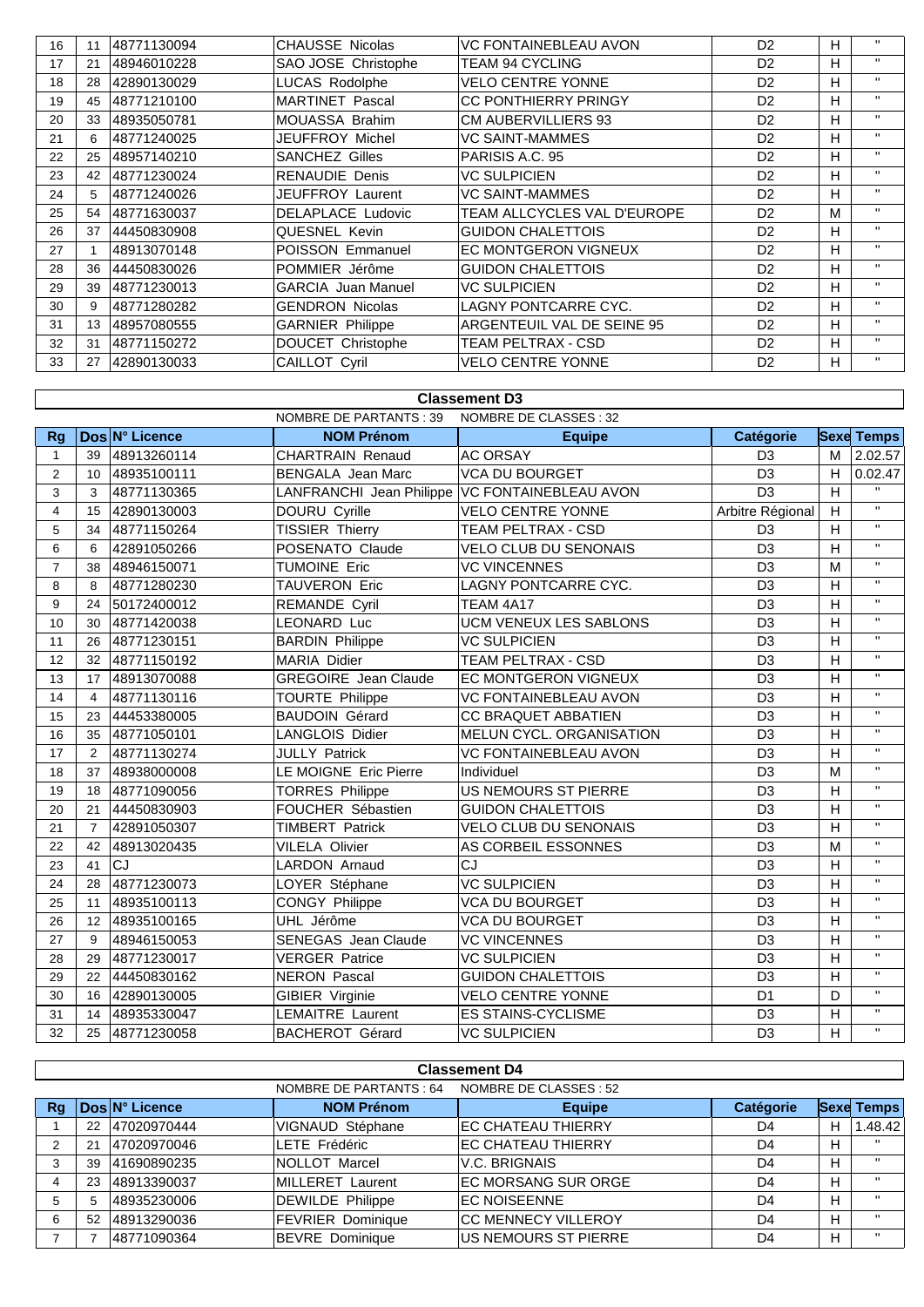| 8  |                | 34 48913070243 | <b>ALBERTI Patrick</b>      | EC MONTGERON VIGNEUX<br>H<br>D <sub>4</sub> |                     |                |              |
|----|----------------|----------------|-----------------------------|---------------------------------------------|---------------------|----------------|--------------|
| 9  | 18             | 48935040121    | <b>NOLIUS Bernard</b>       | EC NEUILLY PLAISANCE                        | H                   | $\mathbf{H}$   |              |
| 10 |                | 15 48935040157 | <b>BLANCO Angelo</b>        | EC NEUILLY PLAISANCE                        | D <sub>4</sub><br>H |                | $\mathbf{H}$ |
| 11 | 56             | 48771520063    | LEGEAY Frédérick            | TEAM CYCLISTE BUSSY                         | D <sub>4</sub><br>H |                | $\mathbf{H}$ |
| 12 | 30             | 48771230143    | <b>BELAIR Olivier</b>       | <b>VC SULPICIEN</b>                         | D <sub>4</sub>      |                | $\mathbf{H}$ |
| 13 | 43             | 48771150244    | <b>CHANTREL Alexia</b>      | TEAM PELTRAX - CSD                          | D <sub>3</sub>      | D              | $\mathbf{H}$ |
| 14 | 53             | 48771050005    | <b>GALLOIS</b> Jean Pierre  | MELUN CYCL. ORGANISATION                    | D <sub>4</sub>      | H              | $\mathbf{H}$ |
| 15 | 46             | 48771150250    | PICH Sylvie                 | <b>TEAM PELTRAX - CSD</b>                   | D <sub>3</sub>      | D              | $\mathbf{H}$ |
| 16 | 17             | 48935040148    | <b>LEGENTIL Serge</b>       | EC NEUILLY PLAISANCE                        | D <sub>4</sub>      | H              | $\mathbf{H}$ |
| 17 | 62             | 48913130053    | LETAILLEUR Lionel           | AVENIR CYCLISTE DE LARDY                    | D <sub>4</sub>      | H              | $\mathbf{H}$ |
| 18 | 37             | 48913070321    | PEROTTO Lucien              | EC MONTGERON VIGNEUX                        | D <sub>4</sub>      | H              | $\mathbf{H}$ |
| 19 | 11             | 48782160131    | GIROU Philippe              | EC VELIZY 78                                | D <sub>4</sub>      | H              | $\mathbf{H}$ |
| 20 | 32             | 48771230153    | <b>LELAY Xavier</b>         | <b>VC SULPICIEN</b>                         | D <sub>4</sub>      | H              | $\mathbf{H}$ |
| 21 | 40             | 48771510139    | <b>GRANIER Luc</b>          | <b>TEAM HBS CYCLING</b>                     | D <sub>4</sub>      | H              | $\mathbf{H}$ |
| 22 | 47             | 48771150210    | <b>REINE</b> Thierry        | TEAM PELTRAX - CSD                          | D <sub>4</sub>      | H              | $\mathbf{H}$ |
| 23 | 8              | 48771280155    | REGNAULT Tristan            | LAGNY PONTCARRE CYC.                        | D <sub>4</sub>      | H              | $\mathbf{H}$ |
| 24 | 59             | 48913460003    | RENAUD Dominique            | AIRPORT A.O.C. WISSOUS                      | D <sub>4</sub>      | H              | $\mathbf{H}$ |
| 25 | 55             | 48771040250    | LIBRE David                 | PEDALE COMBS LA VILLAISE                    | D <sub>4</sub>      | H              | $\mathbf{H}$ |
| 26 | 26             | 48771130330    | SEUROT Franck               | <b>VC FONTAINEBLEAU AVON</b>                | D <sub>4</sub>      | H              | $\mathbf{H}$ |
| 27 | 28             | 42891050244    | FRISQUET Joël               | <b>VELO CLUB DU SENONAIS</b>                | D <sub>4</sub>      | H              | $\mathbf{H}$ |
| 28 | 25             | 48771130404    | <b>MINNITI Patrick</b>      | <b>VC FONTAINEBLEAU AVON</b>                | D <sub>4</sub>      | H              | $\mathbf{H}$ |
| 29 | 31             | 48771230115    | <b>DELORIS Noël</b>         | <b>VC SULPICIEN</b>                         | D <sub>4</sub>      | H              | $\mathbf{H}$ |
| 30 | 49             | 48771190031    | <b>HERVILLARD Gilles</b>    | <b>CC COULOMMIERS</b>                       | D <sub>4</sub>      | H              | $\mathbf{H}$ |
| 31 | 42             | 48935100100    | <b>BROCQUE Michel</b>       | <b>VCA DU BOURGET</b>                       | D <sub>4</sub>      | H              | $\mathbf{H}$ |
| 32 | 57             | 48913460067    | <b>AUTISSIER Joel</b>       | AIRPORT A.O.C. WISSOUS                      | D <sub>4</sub>      | H              | $\mathbf{H}$ |
| 33 | 29             | 42891050379    | <b>METAIS Philippe</b>      | <b>VELO CLUB DU SENONAIS</b>                | D <sub>4</sub>      | H              | $\mathbf{H}$ |
| 34 | 50             | 48771190146    | LAMANDE FREDERIC            | <b>CC COULOMMIERS</b>                       | D <sub>4</sub>      | H              | $\mathbf{H}$ |
| 35 | $\overline{2}$ | 48771240022    | <b>MACHIN</b> Jean Philippe | <b>VC SAINT-MAMMES</b>                      | D <sub>4</sub>      | H              | $\mathbf{H}$ |
| 36 | $\mathbf{1}$   | 48771240029    | <b>BREUILLY Yvan</b>        | <b>VC SAINT-MAMMES</b>                      | D <sub>4</sub>      | H              | $\mathbf{H}$ |
| 37 | 33             | 48771230012    | MONTEVERDI Dominique        | <b>VC SULPICIEN</b>                         | D <sub>4</sub>      | H              | $\mathbf{H}$ |
| 38 | 67             | lcJ            | ALARY Jean                  | CJ                                          | D <sub>4</sub>      | H              | $\mathbf{H}$ |
| 39 | 3              | 48771240004    | TARDIVEAU Daniel            | <b>VC SAINT-MAMMES</b>                      | D <sub>4</sub>      | H              | $\mathbf{H}$ |
| 40 | 41             | 48771510005    | <b>TRUCHET Patrice</b>      | TEAM HBS CYCLING                            | D <sub>4</sub>      | H              | $\mathbf{H}$ |
| 41 | 6              | 48935230014    | <b>MORVAN Patrick</b>       | <b>EC NOISEENNE</b>                         | D <sub>4</sub>      | H              | $\mathbf{H}$ |
| 42 | 13             | 48913220059    | MILLERO Jean Marc           | <b>US RIS ORANGIS</b>                       | D <sub>4</sub>      | H              | $\mathbf{H}$ |
| 43 | 58             | 48913460073    | <b>BERNABEI Roland</b>      | AIRPORT A.O.C. WISSOUS                      | D <sub>4</sub>      | H              | $\mathbf{H}$ |
| 44 | 45             | 48771150273    | <b>MERCIER Thierry</b>      | <b>TEAM PELTRAX - CSD</b>                   | D <sub>4</sub>      | H              | $\mathbf{H}$ |
| 45 |                | 60 48913460051 | <b>VASSANT Robert</b>       | AIRPORT A.O.C. WISSOUS                      | D <sub>4</sub>      | $\overline{H}$ | $\mathbf{H}$ |
| 46 | 51             | 48913290020    | <b>DEFRESNES Didier</b>     | CC MENNECY VILLEROY                         | D4                  | H              | $\mathbf{H}$ |
| 47 | 66             | 48771020228    | <b>BREBION Capucine</b>     | LA PÉDALE FERTOISE EQUIPE CYCLIS            | Junior              | F              | $\mathbf{H}$ |
| 48 | 24             | 48771130088    | CHAUSSE Jean Guy            | <b>VC FONTAINEBLEAU AVON</b>                | D4                  | H              | $\mathbf{H}$ |
| 49 | 19             | 48935040158    | NOURRY LAURENT              | EC NEUILLY PLAISANCE                        | D4                  | H              | $\mathbf{H}$ |
| 50 | 38             | 48913070331    | REMY Sandra                 | EC MONTGERON VIGNEUX                        | D <sub>1</sub>      | D              | $\mathbf{H}$ |
| 51 | 9              | 48782160091    | CHOISNE Alain               | EC VELIZY 78                                | D4                  | H              | $\mathbf{H}$ |
| 52 | 35             | 48913070378    | JEANNEQUIN Louna            | EC MONTGERON VIGNEUX                        | D <sub>3</sub>      | D              | $\mathbf{H}$ |